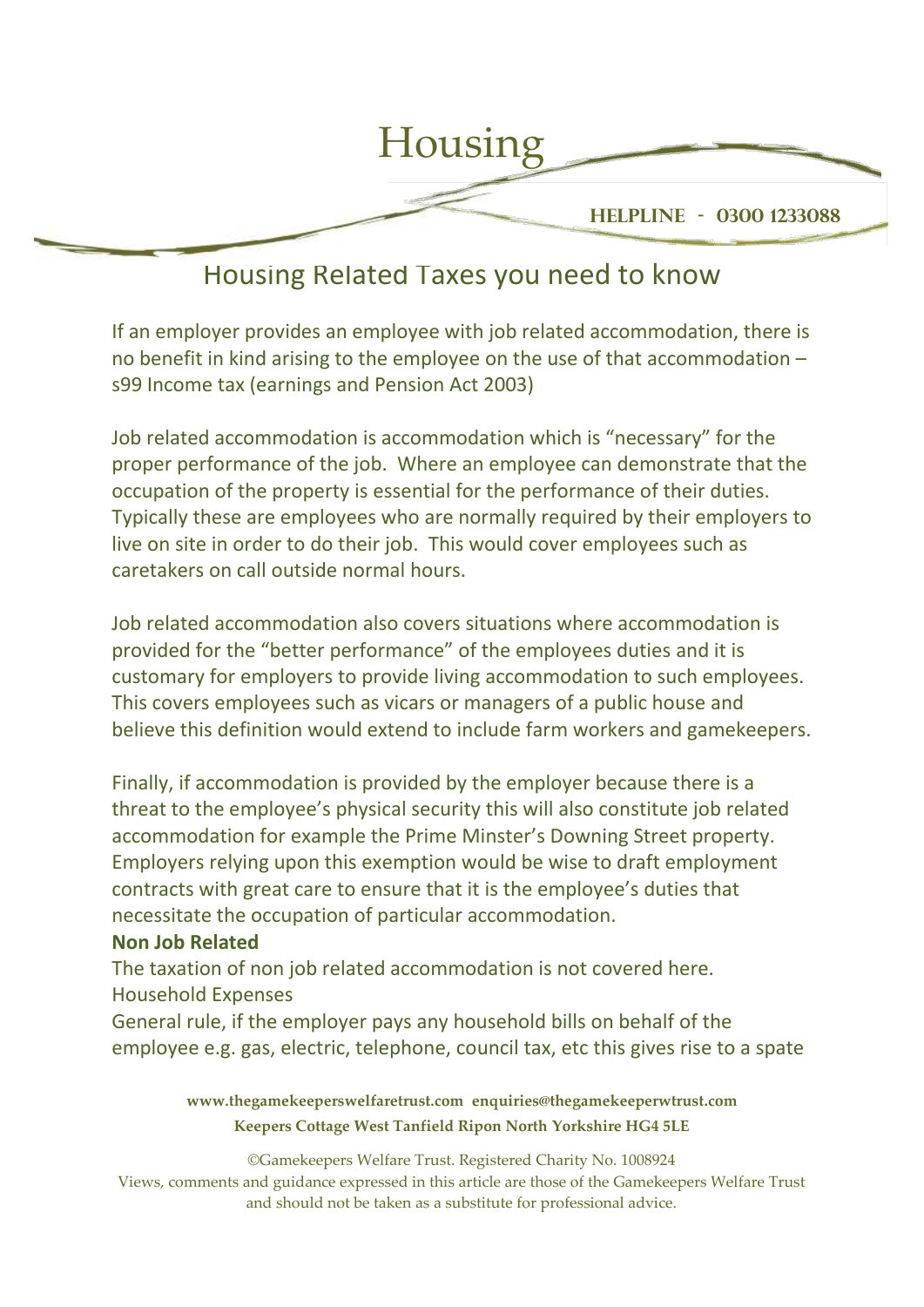benefit in kind. However, there is a special rule relating to expenses paid on behalf of employees in job related accommodation.

The special rules says that where such expenses are paid on behalf of employees in job related accommodation, the amount on which the employee will be taxed in respect of this benefit cannot exceed 10% of their earnings from that employment for the year – s315(3) & (4) Income Tax (Earnings and Pension ) Act 2003.

## **Capital Gains Tax**

Principal Private Residence Relief This relief is given to an Individual when he makes a capital gain on the sale of his only or main residence and is shortened to PPR Relief.

PPR Relief exempts all or part of a gain which arises on a property which an individual has used as their home and is restricted to the period of time when it is occupied as their home and includes the final 18 months of ownership in all cases.

Within the PPR Relief legislation there is specific provision made for individuals who live in job related accommodation. This will not prevent relief from being available, but if the lease of the house extends to a period after the hob related accommodation has ended this may be taken as an indication that there was no intention to occupy at the end of the period of job related accommodation.

# Example:

W is a gamekeeper who has lived in a cottage provided by his employer since 1996, he is entitled to live there as long as he is an employee. The cottage is job related accommodation within the terms of the legislation i.e. service occupancy.

In July 2017, W acquired a house on the coast intending to occupy the property as his only or main residence on his retirement in 2019. In June 2011 his circumstances change and he decided he no longer wished to retire to the coast, he retained the property for a while but sold it in June 2015.

> **www.thegamekeeperswelfaretrust.com enquiries@thegamekeeperwtrust.com Keepers Cottage West Tanfield Ripon North Yorkshire HG4 5LE**

©Gamekeepers Welfare Trust. Registered Charity No. 1008924 Views, comments and guidance expressed in this article are those of the Gamekeepers Welfare Trust and should not be taken as a substitute for professional advice.